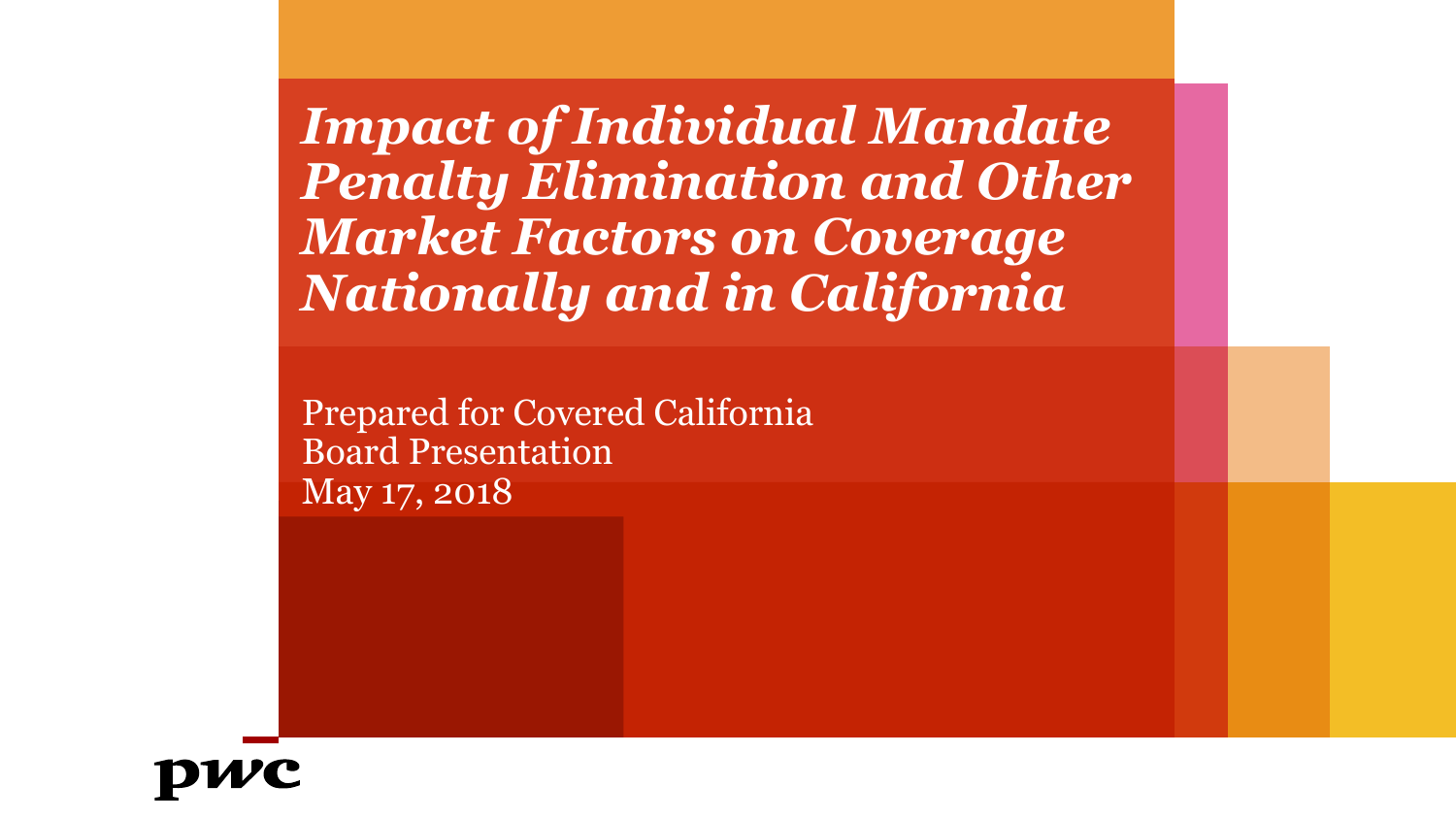# *Agenda*

#### **Enrollment Projection and Scenarios**

#### **External Drivers**

Individual Mandate Penalty Elimination Marketing and Outreach Spending Limited Benefit Health Plans Reinsurance Premium Impacts Market Overview: Potential Enrollment Changes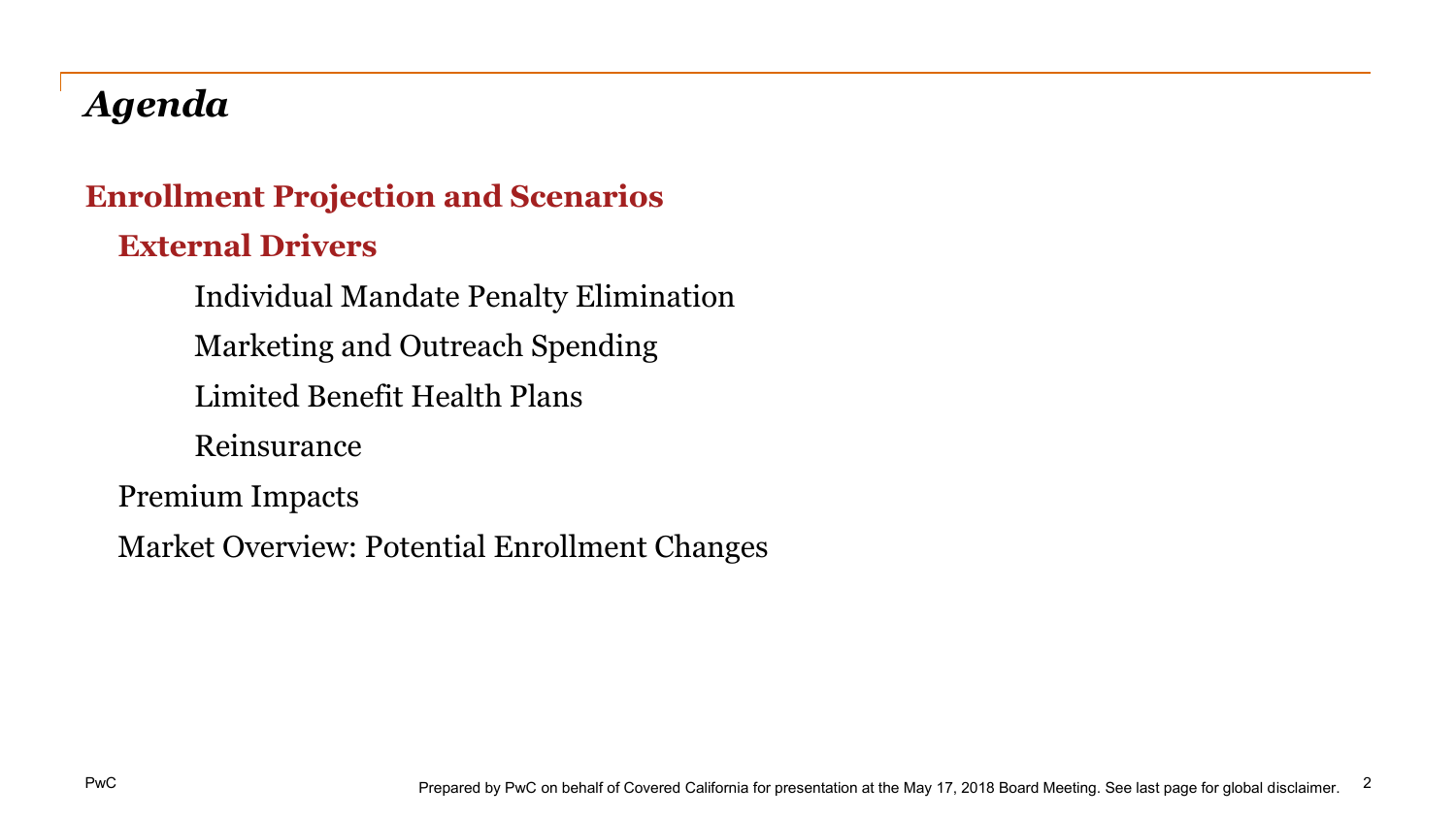### *Unraveling of key ACA components during 2017 and inaction at the state and federal level threaten the stability of the individual markets in many states*



- **Federal/state actions have fostered uncertainty, leading in some states to higher likelihood of and added risk of insurer exits and market destabilization**
- Individual mandate penalty eliminated effective 2019, but market uncertainty and factors such as reductions in marketing in FFM states likely caused enrollment decreases in the 2018 Annual Enrollment period (AEP)
- Despite the challenges, 2018 Annual Enrollment period results were relatively strong for the SBMs, not so the FFMs
	- **Plan selections decreased by ~ 5% for all FFMs.** New plan selections dropped 18% from 2017 to 2018 from 3M to 2.4M.
	- California's total plan selection decreased by ~ 2%. However, Covered California's new enrollment increased from 368K in 2017 to 388K in 2018 an increase of 5%.

Sources: Center on Budget and Policy Priorities, Sabotage Watch: Tracking Efforts to Undermine the ACA; CMS Public Use Files for 2018/2017 Annual Enrollment Period plan selections; Covered California, *Marketing Matters: Lessons from California to promote stability and lower costs in National and State Individual Insurance Markets; Kaiser Family Foundation Health Tracking Survey, March 2018* 

PwC 3 Prepared by PwC on behalf of Covered California for presentation at the May 17, 2018 Board Meeting. See last page for global disclaimer.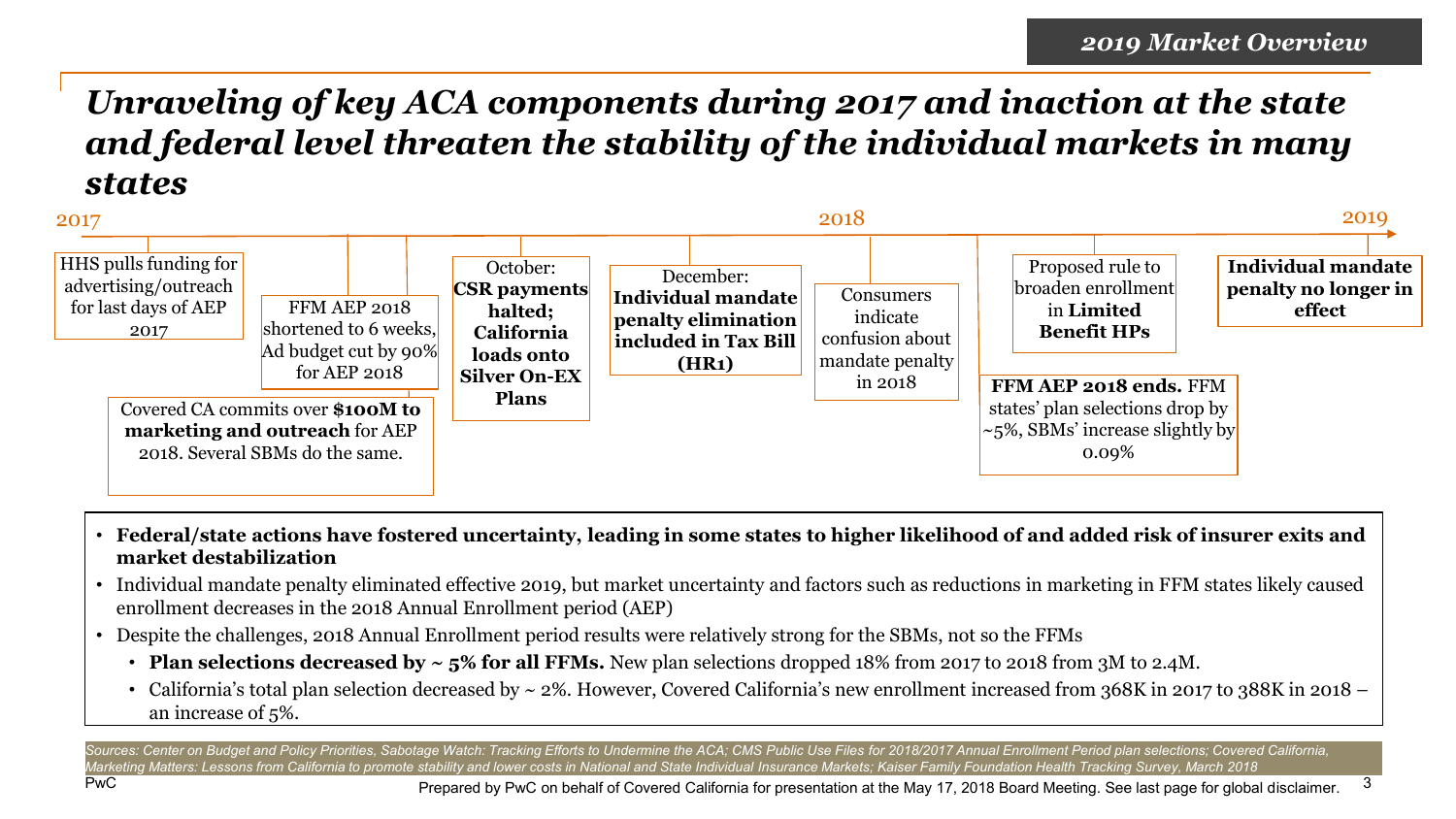### *Projecting enrollment for 2019 requires consideration of range of factors*

| <b>Driver</b>                                                 | What may happen?                                                                                                                                                                                                                                                                                                                                                  |
|---------------------------------------------------------------|-------------------------------------------------------------------------------------------------------------------------------------------------------------------------------------------------------------------------------------------------------------------------------------------------------------------------------------------------------------------|
| <b>Elimination of Individual Penalty</b>                      | Though there is substantial uncertainty as to how large the impact will be, the removal of the mandate penalty will likely<br>have a substantial impact on enrollment and premiums, both on and off exchange.                                                                                                                                                     |
| <b>Marketing and Outreach</b><br>(Enhanced or Reduced Budget) | Promoting enrollment is a key factor to foster new enrollment and retention, and has a direct impact on risk mix and<br>premium. Covered California will continue to invest in marketing and outreach in 2019. In contrast, the Federal<br>government cut marketing funding 2018 and has made no indication of increasing the budget for 2019.                    |
| <b>CSR Funding (Status Quo)</b>                               | Covered California projections assume the CSR payments will continue to be funded by the "silver surcharge<br>work around" rather than paid directly through the Federal government in 2019. Enrollment of unsubsidized<br>individuals decreased in the 2018 Annual Enrollment Period, future significant unsubsidized enrollment decreases are not<br>projected. |
| Minimum Wage Increases to \$12                                | Minimum wage will rise to \$12 in 2019. Studies are not conclusive on what the increases in realized income will be after<br>minimum wage increases are implemented.                                                                                                                                                                                              |
| <b>Limited Benefit Health Plans</b>                           | The Trump Administration's Executive Order could expand the availability of short-term, limited-duration and Association<br>Health Plans for sale, nationwide. The effect on California will depend on the regulatory response from legislators or<br>the Department of Insurance.                                                                                |
| <b>Unemployment Increases</b>                                 | If unemployment were to reach 10% in CA by 2021, Covered California may expect more enrollment as those<br>previously insured under ESI look for coverage.                                                                                                                                                                                                        |
| <b>Reinsurance</b>                                            | If fully funded, a CA reinsurance program could reduce premiums on the individual market significantly. However, it<br>currently appears unlikely that the federal government or the state will start a reinsurance program for 2019.                                                                                                                             |
| <b>State Mandate with additional subsidy</b><br>funding       | Impacts to enrollment would depend on the design of the mandate and subsidy allocations. Several states are<br>considering state penalties/mandates or additional subsidies in 1332 Waiver Applications; however the Covered California<br>projections do not consider such programs for 2019.                                                                    |
| Sources: PwC Analysis                                         |                                                                                                                                                                                                                                                                                                                                                                   |

PwC 4 Prepared by PwC on behalf of Covered California for presentation at the May 17, 2018 Board Meeting. See last page for global disclaimer.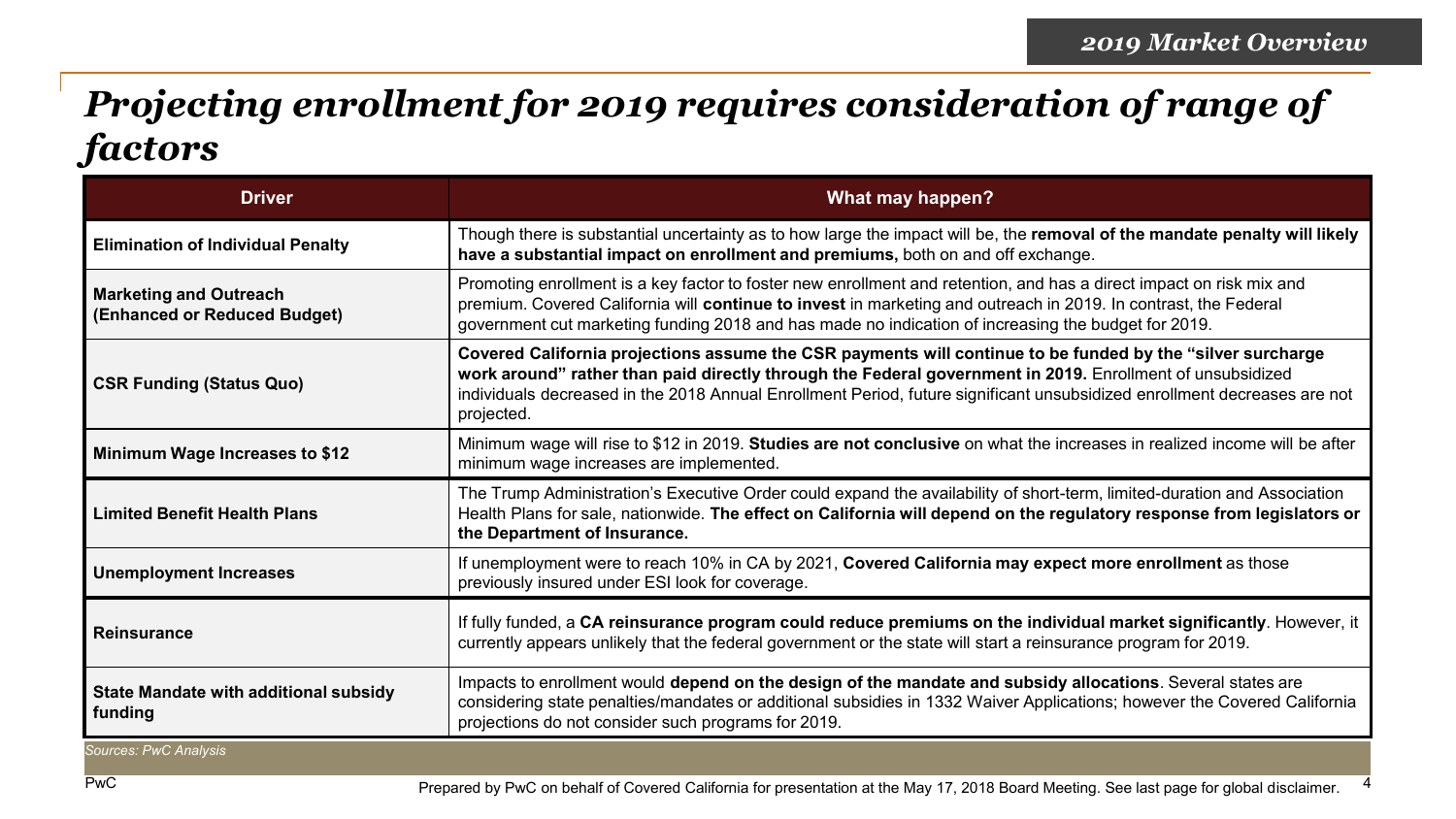### *Elimination of the mandate penalty will reduce total individual market enrollment substantially but how much is uncertain*



Sources: Health Affairs, Eliminating the Individual Mandate Penalty in California: Harmful but non fatal changes in enrollment and premiums, Match 2019; CBO, Nov. 2017; CalSIM Memo to CCA, Individual Market *Effects of Eliminating the Individual Mandate Penalty, May 2018; Kaiser Family Foundation Health Tracking Survey, March 2018; Urban Institute Health Reform Monitoring Survey, quarter 1 2017, PwC Analysis*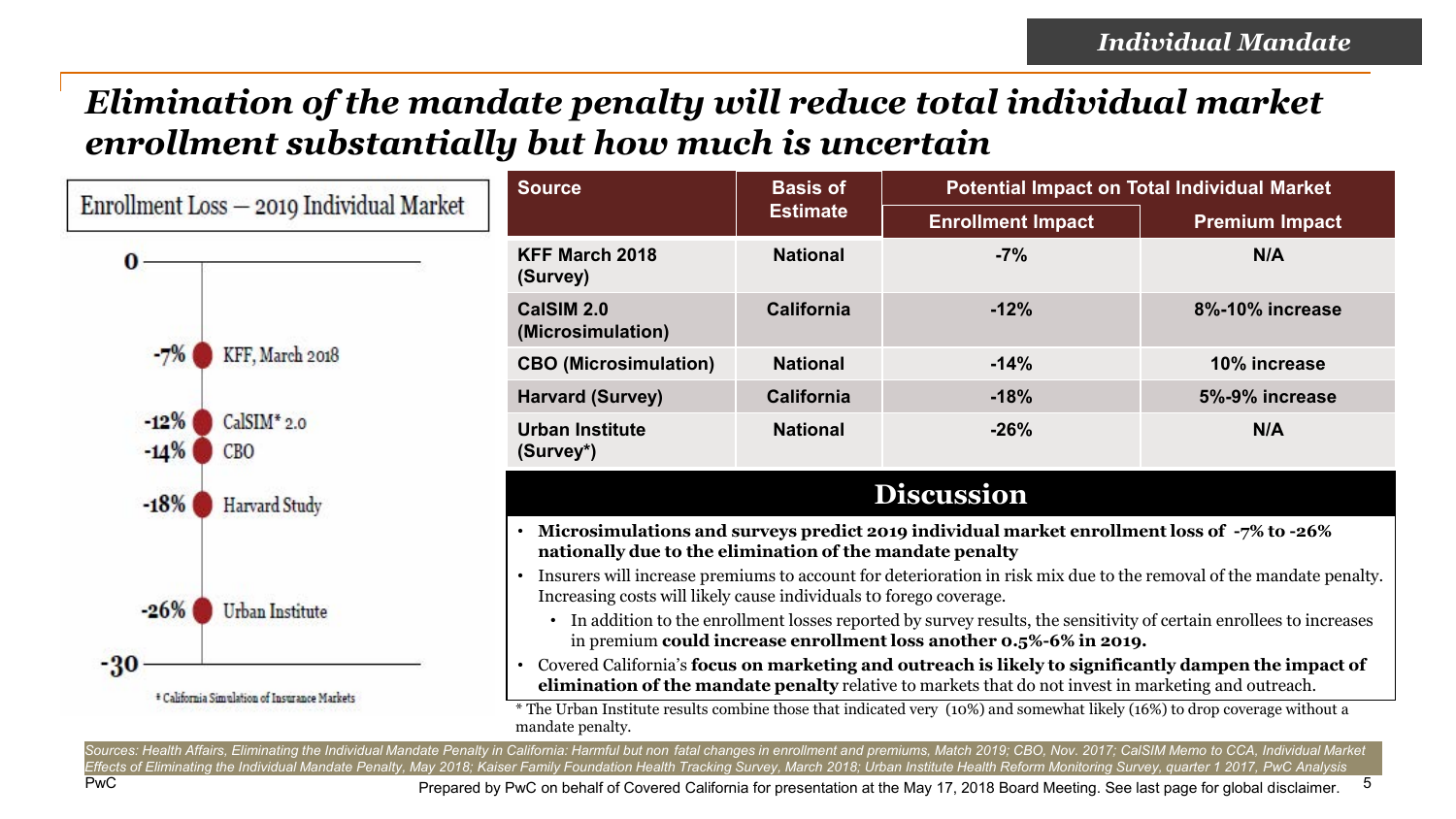# *Eliminating the individual mandate penalty will have implications beyond the number of people without coverage*

#### **Broader Implications of the Mandate Penalty Elimination**

- **Uncompensated care could rise ~ \$1,000 per newly uninsured.** Depending on the impact of the individual mandate penalty elimination on enrollment, **the uninsured rate could reach 14% to 16% nationally, increasing uncompensated care by \$1.5B-\$7.0B in 2019** 
	- **In California, hospital uncompensated care fell from \$3.0B to \$1.4B from 2013-2016.** Our estimates of the **newly uninsured population due to the loss of the individual mandate penalty indicate uncompensated care could grow by \$420M-\$1B in 2019**
- If all uncompensated costs not covered elsewhere were shifted to private insurance, **research indicates that the cost of employer sponsored coverage could increase by 2%-4%.** This increase is likely to be shared between the employer and the employee.

P<sub>w</sub>C



US Adult Uninsured Rate and

Hospital Uncompensated Care<sup>1,2</sup>

2 Historic hospital uncompensated care amounts come from AHA and include some bad debt.

Sources: Coughlin et al., Uncompensated Care for Uninsured in 2013: A Detailed Examination, May 2014; Health Affairs, Safety Net Health Systems at risk: Who Bears the Burden of Uncompensated Care?, May 2018; *CHCF, Uncompensated Hospital Care Costs in California Continued to Decline in 2016, March 2018; CDC, National Health Interview Survey Data, 2012 -2017; Health Forum, AHA Annual Survey Data, 2012 -2016; PwC*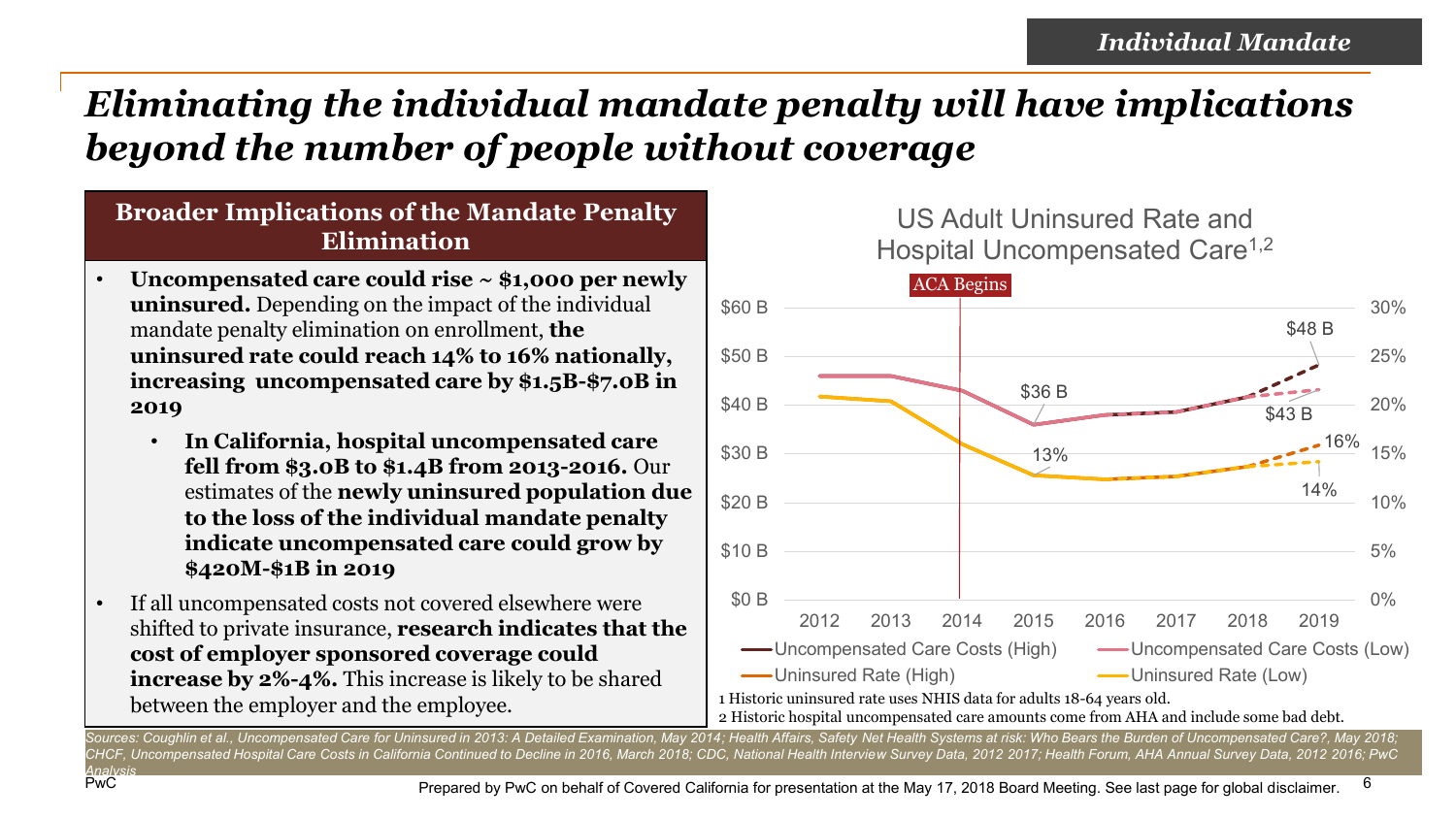### *Aggressive marketing and outreach leads to better risk mix and lower premiums*

#### **Discussion**

- New enrollment is essential to maintain healthy risk pool and stabilize premium. **Covered CA 2017 experience is that new enrollees had risk scores 16% lower than renewing enrollees.** Without new enrollees average risk mix will deteriorate over time.
- Covered California outspent the Federal government by more than 2 to 1 on total marketing and outreach, and by more than 4 to 1 on advertising for the 2018 Annual Enrollment period. **New enrollment in California has remained stable despite the market turmoil, while new enrollment in the FFMs has declined sharply.**
- Covered California found that for other states **increased marketing could yield as much as a 6:1 return on investment**, **producing as much as a 2.3% reduction to premium levels in 2019** and a 3.2% cumulative reduction by 2021. However, enrollment changes due to a decrease in marketing budget could cause premiums to rise by up to 2.6%.



Sources: Covered California, Individual Insurance Markets: Enrollment Changes in 2018 and Potential Policies That Could Lower Premiums and Stabilize the Markets in 2019, April 2018; CMS Annual Enrollment *Period Public Use Files, 2016/2017/2018; Covered California, Marketing Matters: Lessons from California to Promote Stability and Lower Costs in National and State Individual Insurance Markets, January 2018* 

PwC 7 Prepared by PwC on behalf of Covered California for presentation at the May 17, 2018 Board Meeting. See last page for global disclaimer.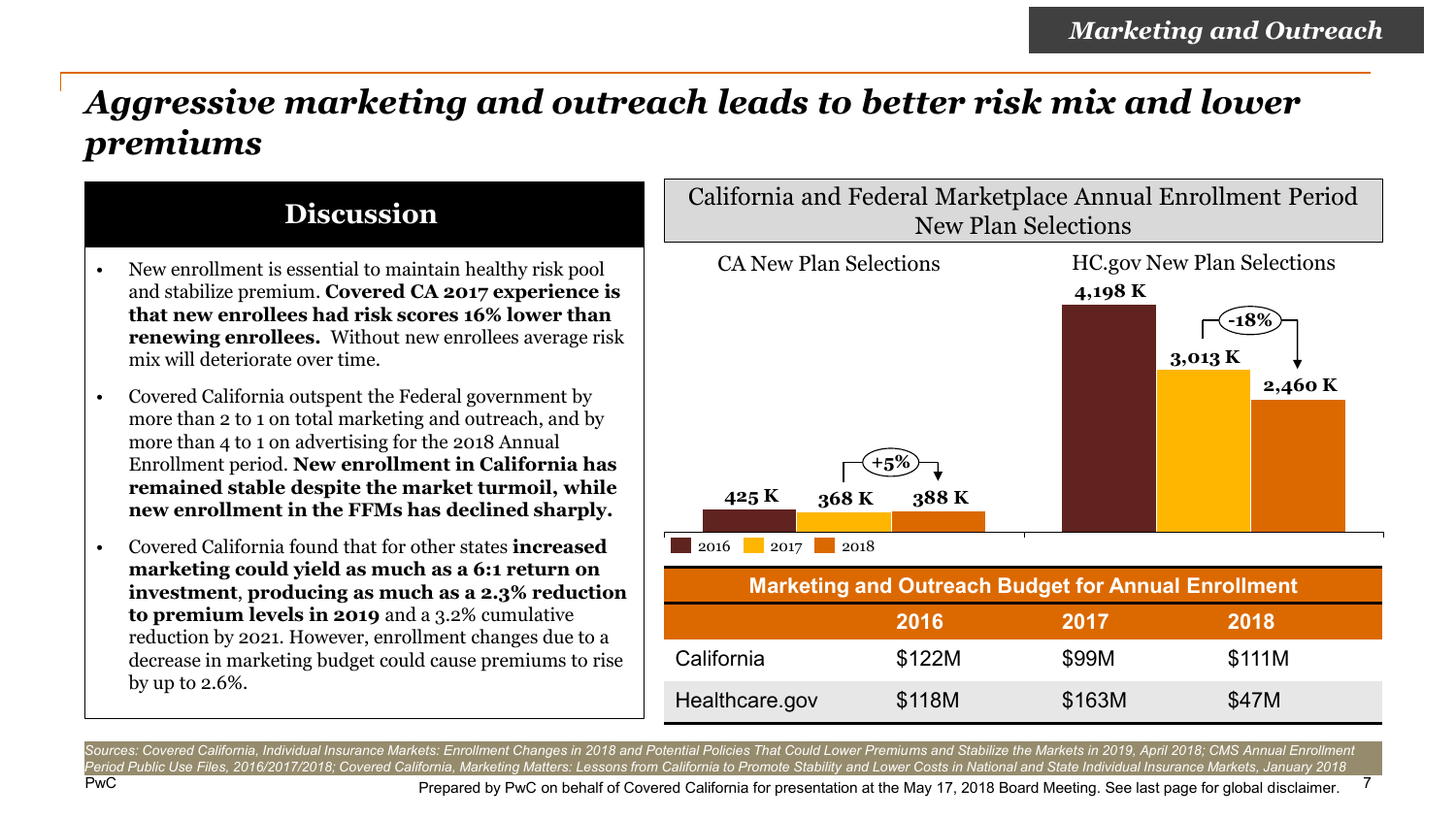### *Final Federal rules and how California chooses to regulate Association, Short Term, and other Limited Benefit Health plans will dictate their potential impact to the individual market in 2019 and beyond*

#### **Potential Impact of Limited Benefit Health Plans, if sold in California\***

|                                                                         | 2019                 | 2020                | 2021                | 2022                |
|-------------------------------------------------------------------------|----------------------|---------------------|---------------------|---------------------|
| <b>Individual Market</b><br><b>Enrollment</b><br><b>Decrease</b>        | $-10K$ to<br>$-210K$ | $-15K$ to<br>$-20K$ | $-25K$ to<br>$-30K$ | $-25K$ to<br>$-30K$ |
| <b>Limited Benefit</b><br><b>Health Plans</b><br>Enrollment<br>Increase | 10K to<br>225K       | $15K$ to<br>75K     | 25K to<br>180K      | 25K to<br>275K      |

 \* Difference in expected Limited Benefit Health Plan increase due to enrollment loss in the sponsored coverage to limited benefit plans. individual market, plus smaller losses due to small employer workers moving from employer

#### **Discussion**

- **Limited Benefit Health Plans** such as Short-Term or Association Health Plans, Indemnity Plans or Ministry Plans have been highlighted by the Federal government as less expensive options to the ACA-compliant market.
- These plans do not offer the broad coverage or protections of ACA plans and can leave consumers with expensive uncovered medical bills.
- Due to the lower premium, these plans tend to appeal to younger and healthier consumers, which can lead to a deterioration in the risk mix of and a cycle of increasing premiums for the individual market .
- In the March 2018 Kaiser Health Tracking Poll, **12% of adult individual market enrollees indicated they would want to purchase a short-term plan.** Those in households without a pre-existing condition were more likely (15%) than those in households with a pre-existing condition (10%).
- While **current estimates are that there are only 10K Short Term Plans in California**, the impact could be higher if California does not restrict Association or Short Term Limited Benefit Health Plans sold in the state through legislation or regulation

Sources: PwC Analysis, CMS, Fact Sheet: Short Term, Limited Duration Insurance Proposed Rule, February 2018; Avalere Health, Association Health Plans: Projecting the Impact of the Proposed Rule, February 2018; Kaiser Family Foundation Health Tracking Survey, March 2018; CHCF, Short Term Plans Could Bring Long Term Risks to California s Individual Market, April 2018; CMS Office of the Actuary, Estimated Financial Effects of the Short Term, Limited Duration Policy Proposed Rule, April 2018

PwC 8 Prepared by PwC on behalf of Covered California for presentation at the May 17, 2018 Board Meeting. See last page for global disclaimer.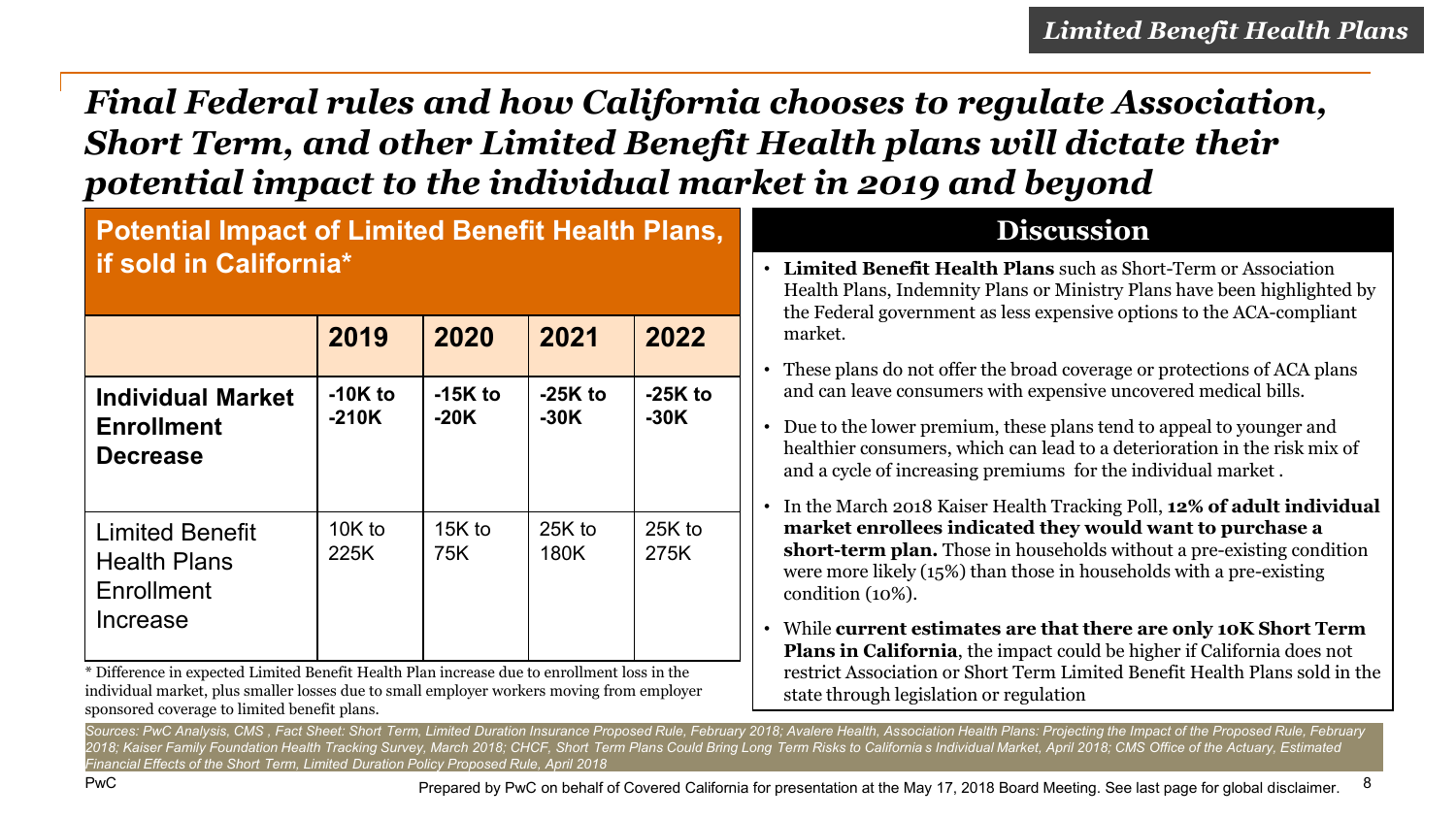# *Reinsurance could help stabilize the market by reducing the impact of high cost enrollees on the risk pool*

| <b>California Enrollment and Premium Impact Estimates from</b><br><b>Reinsurance</b> |             | <b>Discussion</b>                                                                                                      |
|--------------------------------------------------------------------------------------|-------------|------------------------------------------------------------------------------------------------------------------------|
|                                                                                      | 2019        | Reinsurance could encourage health plan participation in the                                                           |
| <b>Attachment Point</b>                                                              | \$50,000    | individual market by reducing the risk of enrolling the most                                                           |
| Max Charge                                                                           | \$250,000   | expensive consumers<br>In year 1, if fully funded, the reinsurance program                                             |
| Coinsurance                                                                          | 80%         | could reduce premiums by almost 14%, and increase                                                                      |
| Budget needed to fully fund<br>reinsurance                                           | \$1.3B      | enrollment for both the subsidized and<br>unsubsidized.                                                                |
| $$390M - $520M$<br><b>Net Cost</b>                                                   |             | Lower premiums will also lower APTC expenditures for the<br>subsidized population. Net cost is estimated as 30%-40% of |
|                                                                                      |             | the reinsurance funding if the tax savings are applied to<br>lower the total reinsurance expenditures                  |
| <b>Premium Reduction</b>                                                             | 13.8%       | Assuming the market size is stable, the reinsurance budget<br>would need to increase over time to maintain the same    |
| <b>On-Ex Potential Enrollment Impact</b>                                             | 5K to 30K   | premium impact                                                                                                         |
| <b>Off-Ex Potential Enrollment Impact</b>                                            | 25K to 175K | Enrollment impact reflects the estimated impact of premium<br>levels on demand for coverage (premium elasticity)       |

Sources: Covered California Analysis of Reinsurance Program Options; PwC analysis; Reinsurance program flan design from Milliman Memo, "Reinsurance Program Estimates 2019 2021, prepared for Covered *California, February 14, 2018* 

<sup>9</sup> PwC states the Prepared by PwC on behalf of Covered California for presentation at the May 17, 2018 Board Meeting. See last page for global disclaimer. <sup>9</sup>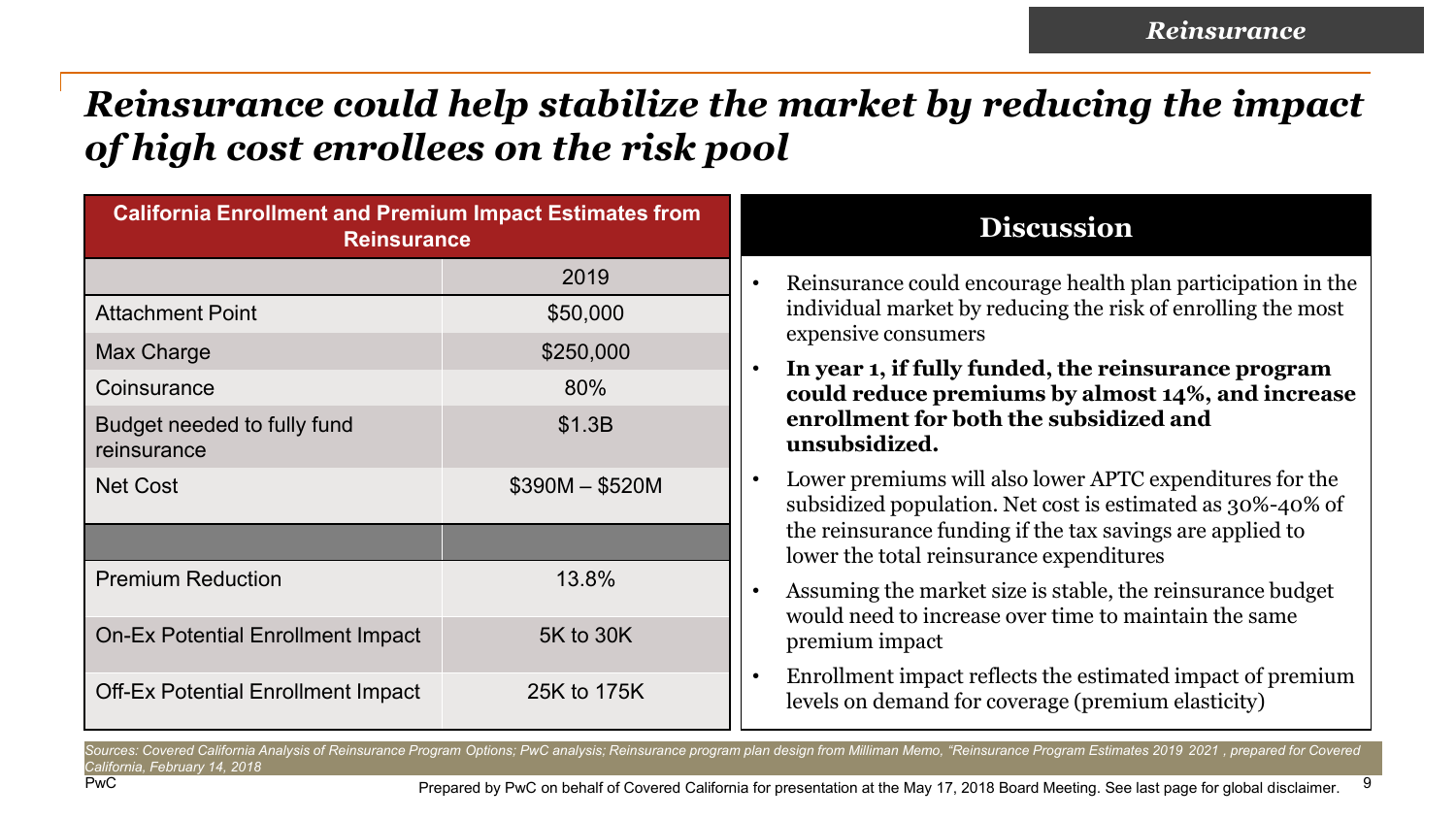# *Summary estimates for potential premium increases nationally and in California based on selected market factors*

| <b>Driver</b>                                                 | <b>Potential 2019 Gross</b><br><b>Premium Increases</b> |
|---------------------------------------------------------------|---------------------------------------------------------|
| <b>Healthcare Cost Trend</b>                                  | 6% to 8%                                                |
| <b>Individual Mandate</b>                                     | 5% to 13%                                               |
| <b>CSR Funding (status quo)</b>                               |                                                         |
| <b>Annual Enrollment Period Change</b>                        |                                                         |
| Minimum Wage Increases                                        |                                                         |
| <b>Limited Benefit Health Plans</b>                           | 0.3% to 3%                                              |
| Unemployment Increases                                        |                                                         |
| One year HIPF Moratorium                                      | $-3\%$ to $-2\%$                                        |
| Corporate Tax Savings from Tax Reform                         | $-1\%$ to 0%                                            |
| <b>Potential CA Premium Increase</b>                          | 7.3% to 22%                                             |
| <b>Marketing and Outreach</b><br>(Enhanced or Reduced Budget) | $-2.3\%$ to 2.6%                                        |
| 2018 Enrollment Change Premium<br>Impact                      | 0% to 6.3%                                              |
| <b>Potential National Premium Increase</b>                    | 5% to 30.9%                                             |

#### **Discussion**

- These figures are based on our review of what could happen nationally. Local circumstances could drive rate increases outside of this range.
	- **California individual market is likely to be at the low to mid end of premium increase range** due to a healthier starting risk mix and commitment to marketing.
	- It is unlikely that all plans will achieve the lower range and premium increases may vary substantially by plan.
- Rate increases in 2019 will be impacted by many market factors, the largest being removal of the individual mandate penalty. The Health Insurance Provider Fee (HIPF) moratorium will have a one-year offset impact unless extended.
- Many health insurers benefited from the 2017 Tax Reform Bill, decreasing the corporate tax rate from 35% to 21%. **Realized savings for California insurers could reduce premium increases by as much as 1%.**
- A reinsurance or other risk transfer mechanism could significantly reduce rate increases, but is unlikely to be implemented in time to impact 2019 rates
- Sensitivity to large rate increases is expected to drive additional enrollees to leave coverage. **Lower income enrollees are very sensitive to small net premium increases, even though largely shielded from increases in gross premiums due to the APTC. Unsubsidized enrollees will feel the full effects of the rate increases.**

Sources: PwC Analysis; Health Affairs, Eliminating the Individual Mandate Penalty in California: Harmful but non fatal changes in enrollment and premiums, March 2019; CBO, Repealing the Individual Health Insurance Mandate: An Updated Estimate, November 2017; Covered California, The Roller Coaster Continues, January 2018; Covered California, Marketing Matters, September 2017; CMS Office of the Actuary, *Estimated Financial Effects of the Short -Term, Limited -Duration Policy Proposed Rule, April 2018* 

PwC 10 Prepared by PwC on behalf of Covered California for presentation at the May 17, 2018 Board Meeting. See last page for global disclaimer.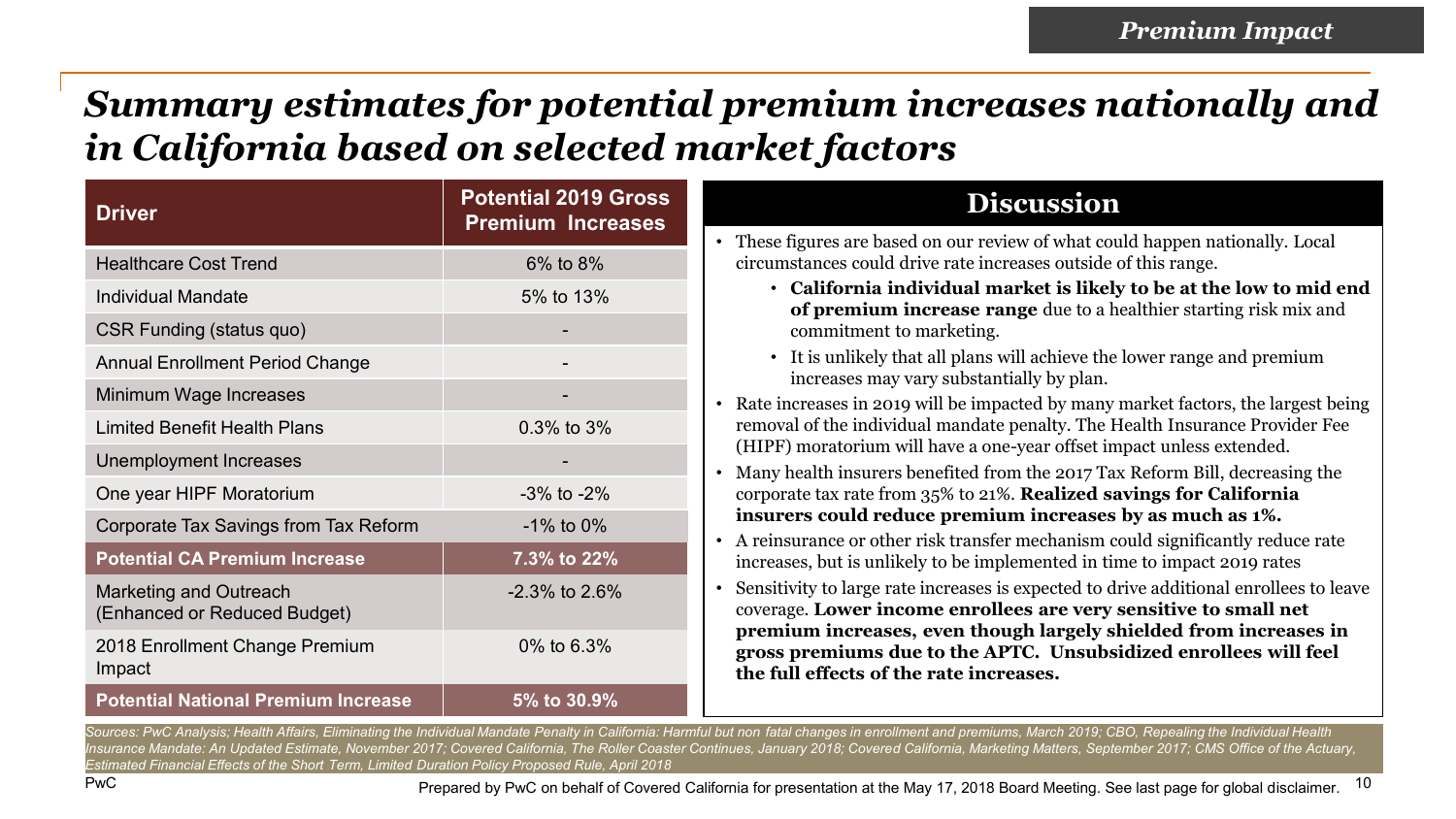# *Agenda*

#### **Enrollment Projection and Scenarios**

External Drivers

Individual Mandate Penalty Elimination Marketing and Outreach Spending Limited Benefit Health Plans

Reinsurance

Premium Impacts

**Market Overview: Potential Enrollment Changes**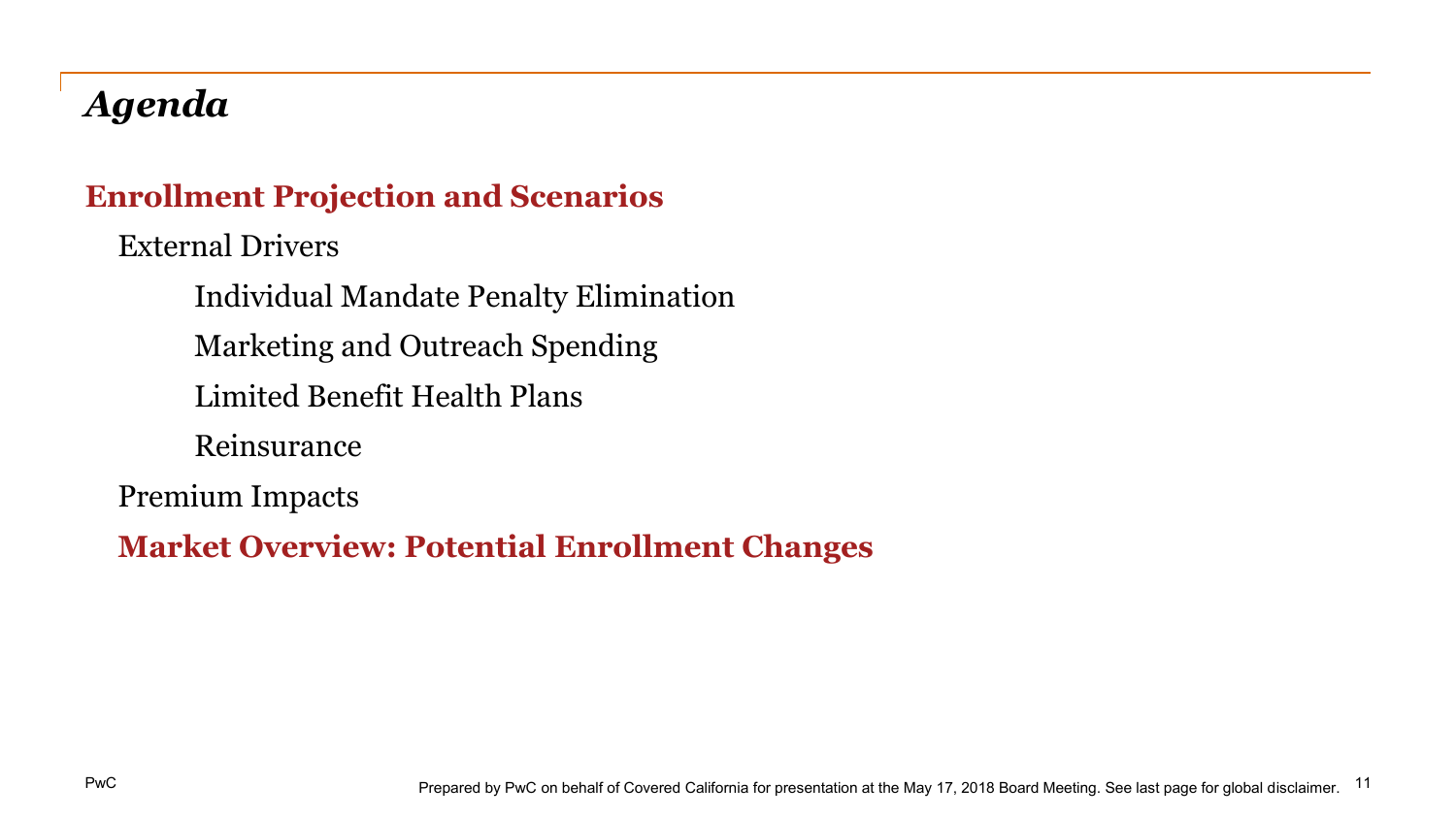### *Enrollment outcomes in 2019 based on the publically available range of individual mandate penalty elimination impacts*

| <b>Drivers</b>                                               |                                                                                               | <b>Individual Market</b>                                                                            | <b>Medi Cal</b>                                                                                              | <b>Uninsured</b>                       |                 |
|--------------------------------------------------------------|-----------------------------------------------------------------------------------------------|-----------------------------------------------------------------------------------------------------|--------------------------------------------------------------------------------------------------------------|----------------------------------------|-----------------|
|                                                              | <b>Covered California</b>                                                                     | <b>Off Exchange</b>                                                                                 | <b>Total</b>                                                                                                 |                                        |                 |
| <b>Elimination of</b><br><b>Individual Penalty</b>           | <b>Enrollment Loss:</b><br>-7% to -28%<br>$(-90K to -350K)$<br>Premium Increase:<br>5% to 13% | <b>Enrollment Loss:</b><br>$-8\%$ to $-36\%$<br>$(-90K to -430K)$<br>Premium Increase:<br>5% to 13% | <b>Total Enrollment Loss:</b><br>$-7.5\%$ to $-32\%$<br>$(-180K to -780K)$<br>Premium Increase:<br>5% to 13% | <b>Enrollment Loss:</b><br>$-240K$     | +420K to 1,020K |
| <b>Minimum Wage</b><br>Increase to \$12                      | Enrollment Increase:<br>15K                                                                   |                                                                                                     | <b>Enrollment Increase:</b><br>15K                                                                           | <b>Enrollment Decrease:</b><br>$-105K$ | $+90K$          |
| <b>Marketing and</b><br><b>Outreach</b><br>(Maintain Budget) | Enrollment Increase:<br>0K to 20K                                                             | Enrollment Increase:<br>5K to 50K                                                                   | <b>Enrollment Increase:</b><br>5K to 70K                                                                     |                                        | $-5K$ to $-70K$ |
| <b>Limited Benefit</b><br><b>Health Plans</b>                | <b>Enrollment Loss:</b><br>$-2K$ to $-60K$<br>Premium Increase:<br>$0.3\%$ to $3\%$           | <b>Enrollment Loss:</b><br>$-10K$ to $-150K$<br>Premium Increase:<br>$0.3\%$ to $3\%$               | <b>Enrollment Loss:</b><br>$-10K$ to $-210K$<br>Premium Increase:<br>$0.3\%$ to $3\%$                        |                                        | 0K              |
| <b>Subtotal</b>                                              | 77K to 375K                                                                                   | 95K to 530K                                                                                         | 172K to 905K                                                                                                 | 345K                                   | +505K to 1,250K |
| <b>Reinsurance</b>                                           | Enrollment Increase:<br>5K to 30K<br>Premium Decrease:<br>$-13.8%$                            | Enrollment Increase:<br>25K to 175K<br>Premium Decrease:<br>$-13.8%$                                | Enrollment Increase:<br>30K to 205K<br>Premium Decrease:<br>$-13.8%$                                         |                                        | -30K to -205K   |
| <b>Total</b>                                                 | 72K to 345K                                                                                   | 70K to 355K                                                                                         | 142K to 700K                                                                                                 | 345K                                   | +475K to 1,045K |

*Source: PwC Analysis*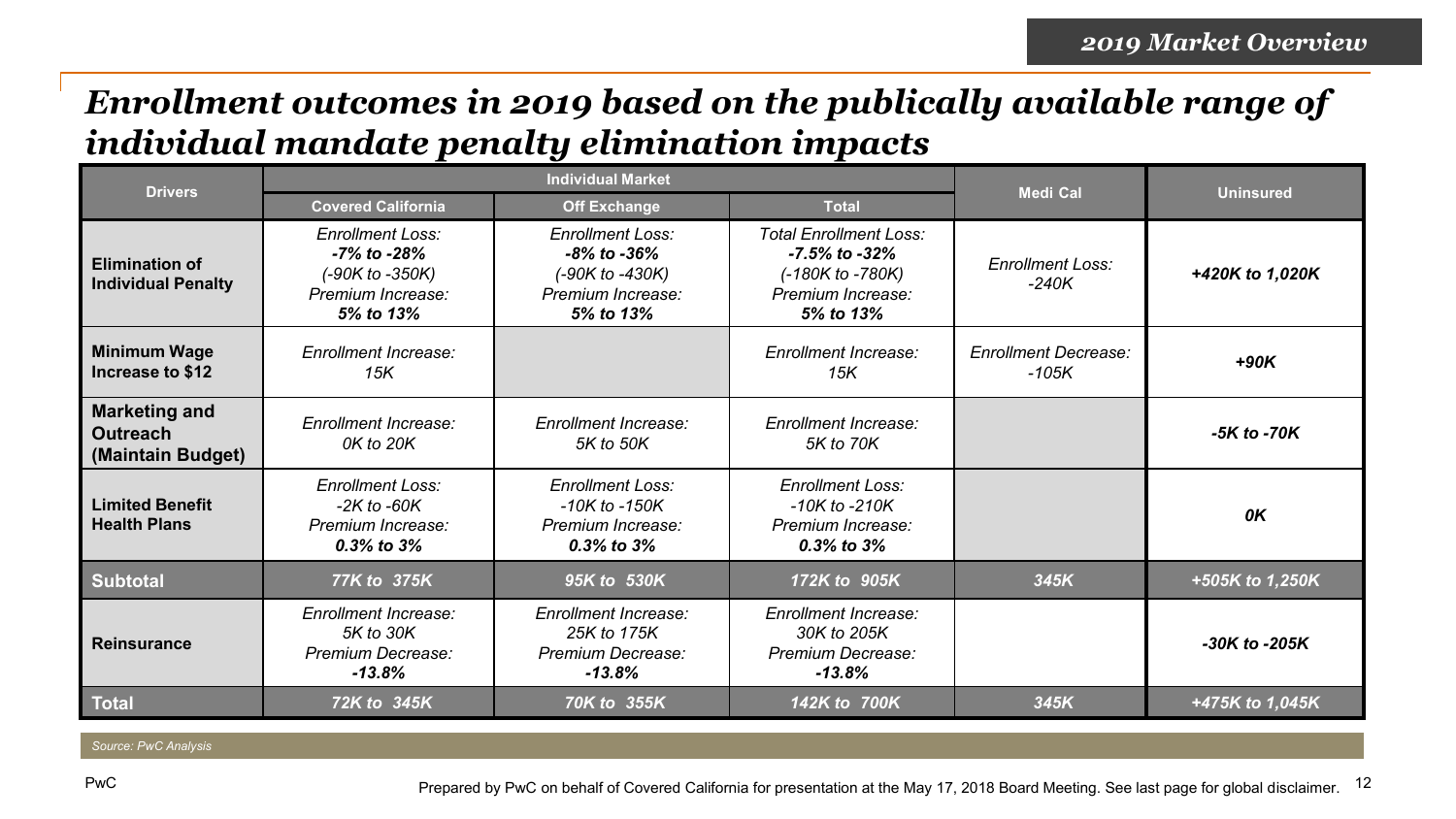# *Potential Multi-Year Impacts of Individual Mandate Removal,*

#### *2019 -2023*

**Enrollment Loss Estimate, Range in Thousands** 

| <b>Enrollment Impact</b>             | 2019                  | 2020                  | 2021                 | 2022                | 2023            | 2019 2023               | <b>Assumptions</b>                                               | 2019         | 2020         | 2021           | 2022           | 2023              |
|--------------------------------------|-----------------------|-----------------------|----------------------|---------------------|-----------------|-------------------------|------------------------------------------------------------------|--------------|--------------|----------------|----------------|-------------------|
| Medi-Cal <sup>1</sup>                | $-240K$               | $-350K$               | $-350K$              | $-90K$              | $-70K$          | $-1,100K$               |                                                                  |              |              |                |                |                   |
| Individual Market <sup>2</sup>       | $-180K$ to<br>-780K   | $-100K$ to<br>$-310K$ | $-45K$ to<br>$-135K$ | $-25K$ to<br>$-55K$ | 0K to<br>-20K   | $-345K$ to<br>$-1,300K$ | Premium<br><b>Increase</b><br>(Range)                            | 5% to<br>13% | 3% to<br>10% | $1\%$ to<br>6% | $0\%$ to<br>3% | $0\%$ to<br>$1\%$ |
| <b>Mandate</b><br><b>Sensitivity</b> | $-170K$ to<br>$-635K$ | $-90K$ to<br>$-215K$  | $-45K$ to<br>$-80K$  | $-20K$ to<br>$-25K$ | 0K to<br>$-10K$ | $-325K$ to<br>$-965K$   | Loss to Enrollment due to no mandate penalty                     |              |              |                |                |                   |
| <b>Premium</b><br><b>Sensitivity</b> | $-10K$ to<br>$-145K$  | $-10K$ to<br>$-95K$   | $-3K$ to<br>$-55K$   | $-1K$ to<br>$-30K$  | 0K to<br>$-10K$ | $-20K$ to<br>$-335K$    | <b>Individual Market</b><br><b>Mandate</b><br><b>Sensitivity</b> | $-7%$<br>to  | $-4%$<br>to  | $-2%$<br>to    | $-1%$<br>to    | $0\%$<br>to       |
| <b>Uninsured</b>                     | 420K to<br>1,020K     | 450K to<br>660K       | 395K to<br>485K      | 115K to<br>145K     | 70K to<br>90K   | 1,445K to<br>2,400K     |                                                                  | $-26%$       | $-13%$       | $-6%$          | $-2%$          | $-1%$             |

**\*Numbers may not sum due to rounding** 

#### **Discussion**

- Elimination of the mandate penalty analyses project a **7%-26**% enrollment loss and premium increases of **5%-13**% for the national total individual market in 2019. However, estimates for projected premium increases are not available for the high end of the enrollment loss range. We assume that if losses to the individual market were as high as 26%, premium increases could be 13% or higher.
- California market estimates are derived from CBO national methodology applied to California health insurance market
	- Applied California proportion factors based on KFF insurance coverage estimates for 2016 with adjustments for where CA differs from national
	- Medi-Cal: Assume CA is 23% of CBO national reduction. Updated estimates from CalSIM 2.0 microsimulation are expected in June 2018.
- The premium impacts are developed using the Tebaldi, Yin, Saltzman and CalSIM estimates of premium elasticity.

<sup>1</sup> Using CA adjusted CBO estimates and CalSIM 2.0 estimates.

PwC 2 Using KFF March Health Tracking Survey and Urban Institute Health Monitor Survey as lower and upper bounds. 13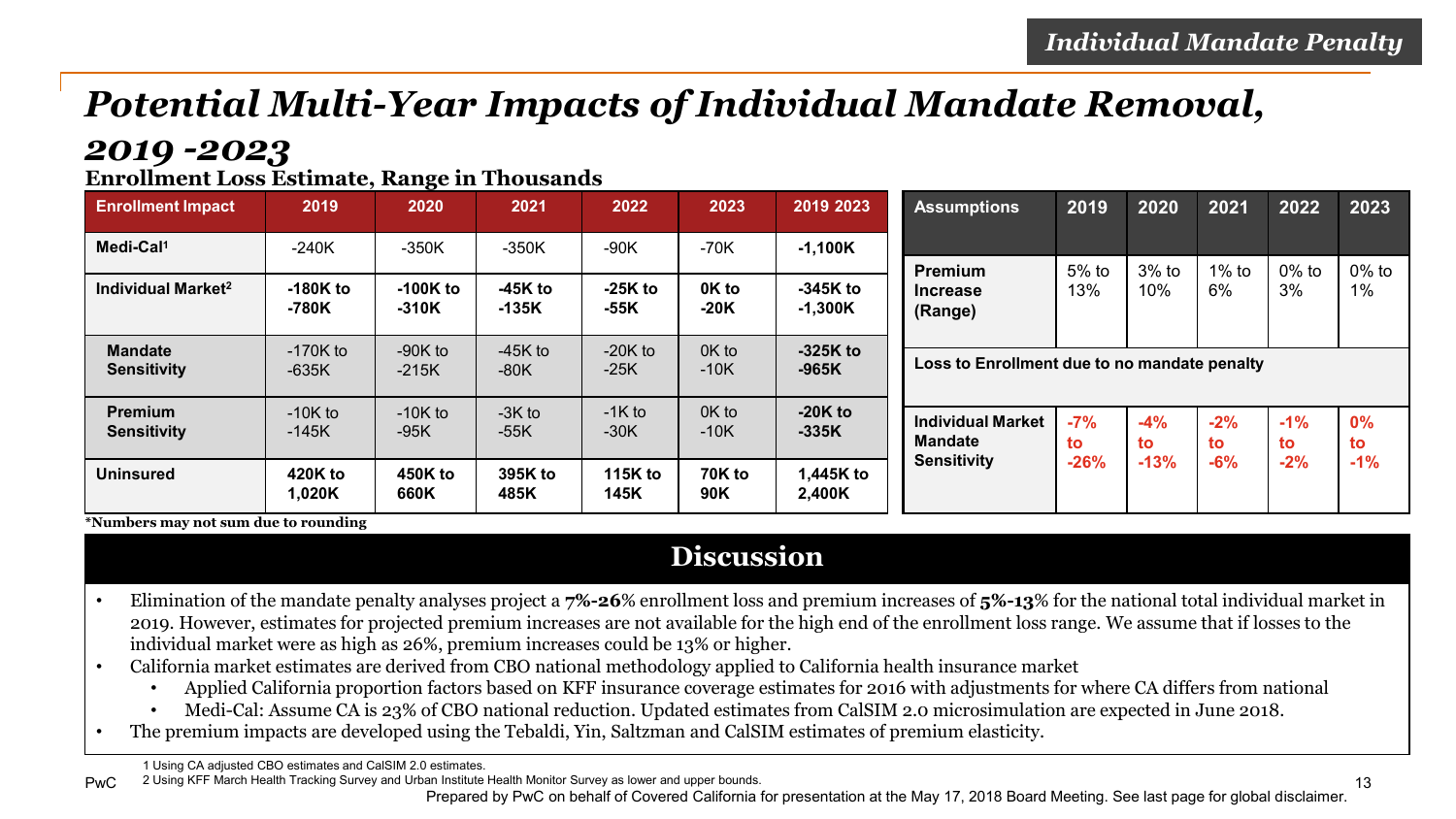# *Appendix*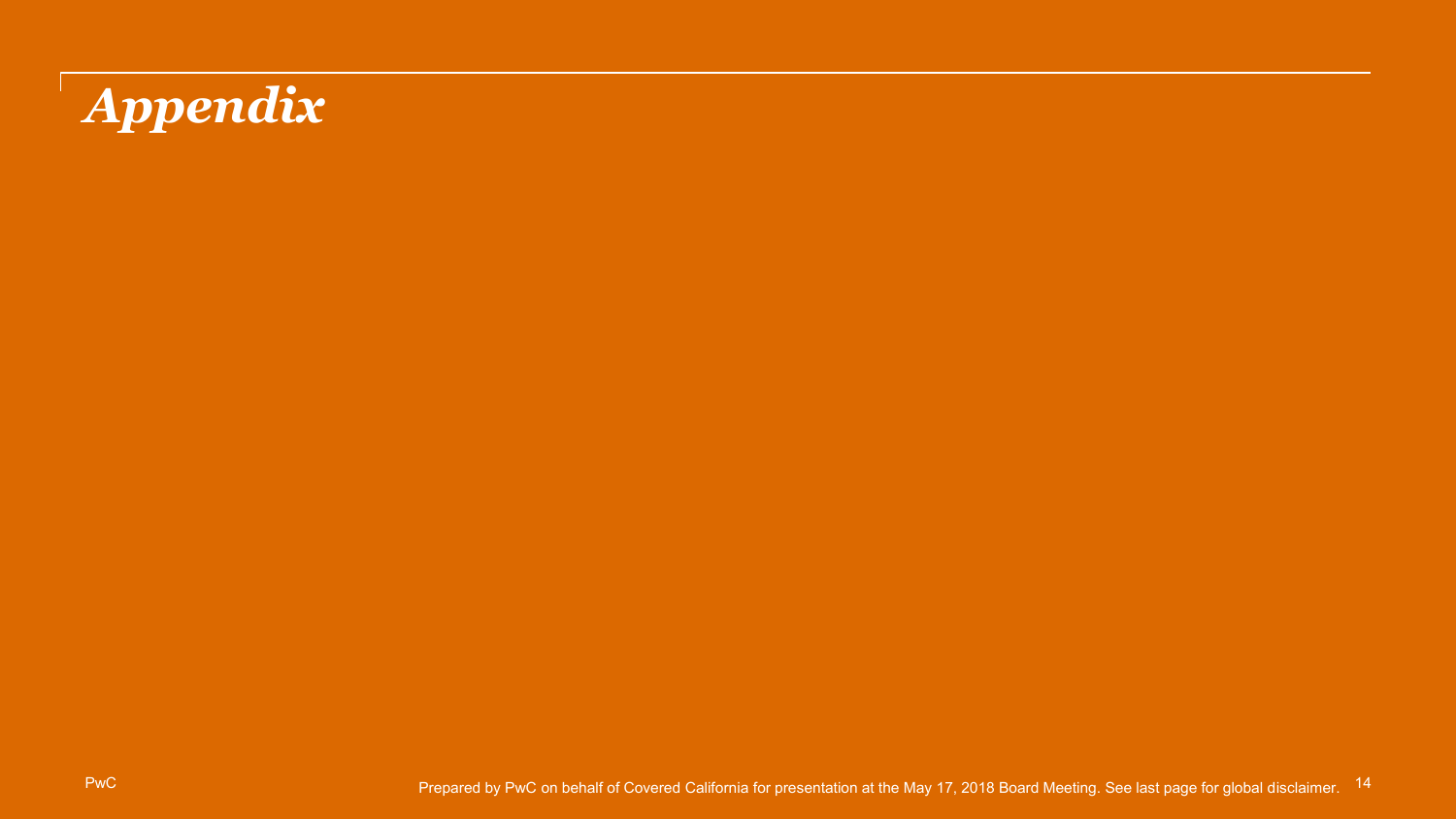### *Estimates of losses to enrollment due to elimination of individual mandate penalty vary based on the assumptions made*

| <b>Source</b>                    | Impact to<br><b>Individual</b><br><b>Market 2019</b> | Impact to<br><b>Premium</b> | <b>Study Methodology</b>                                                                                                                                                                                                                                                                                                                                                                                                                                                                                                                                                                                                                                                                                                                                                                                                                                                        |
|----------------------------------|------------------------------------------------------|-----------------------------|---------------------------------------------------------------------------------------------------------------------------------------------------------------------------------------------------------------------------------------------------------------------------------------------------------------------------------------------------------------------------------------------------------------------------------------------------------------------------------------------------------------------------------------------------------------------------------------------------------------------------------------------------------------------------------------------------------------------------------------------------------------------------------------------------------------------------------------------------------------------------------|
| <b>Microsimulation Estimates</b> |                                                      |                             |                                                                                                                                                                                                                                                                                                                                                                                                                                                                                                                                                                                                                                                                                                                                                                                                                                                                                 |
| CBO<br>11/2017                   | $-14%$<br>(Total<br>Individual<br>Market)            | 10%                         | . Microsimulation Model repeal of the Mandate - although effects of penalty repeal are expected to be the same<br>• Study estimated 3 Million more uninsured in the Non Group Market in the first year (2019), growing to 5 Million by 2021<br>(Table 1)<br>• Impact estimated by taking the 3M (numerator) divided by total non-group enrollment as estimated by KFF<br>• Premiums are estimated to increase by 10% or more year-over-year<br>• CBO estimates that individuals' and employers' reaction to the elimination of the mandate will phase in more slowly than was<br>previously projected (December 2016)<br>• Assumes APTCs and CSR subsidies are in place                                                                                                                                                                                                         |
| <b>CalSIM 2.0</b><br>5/2018      | $-12%$<br>(Total<br>Individual<br>Market)            | $8\% - 10\%$                | <b>Microsimulation Model repeal of the Penalty</b><br>Utilizes model v2.0, which incorporates several modeling improvements, additional California specific data elements and<br>incorporates post-ACA data and policies compared to v1.9<br>Assumes that eliminating the penalty lowers the incentive to shop and enroll, leading to less enrollment overall. The<br>result is a worsening risk mix and higher premiums, which further reduces enrollment<br>Models the effect of the penalty, the resulting effect on premiums and then reruns the model with both the premium increase<br>and eliminated penalty for the final enrollment impact results<br>Finds a total individual market impact of ~300K, made up of ~200K Subsidized enrollees and ~100K Unsubsidized<br>enrollees. CalSIM calculated a premium increase of 8-10% due to dropping the individual mandate |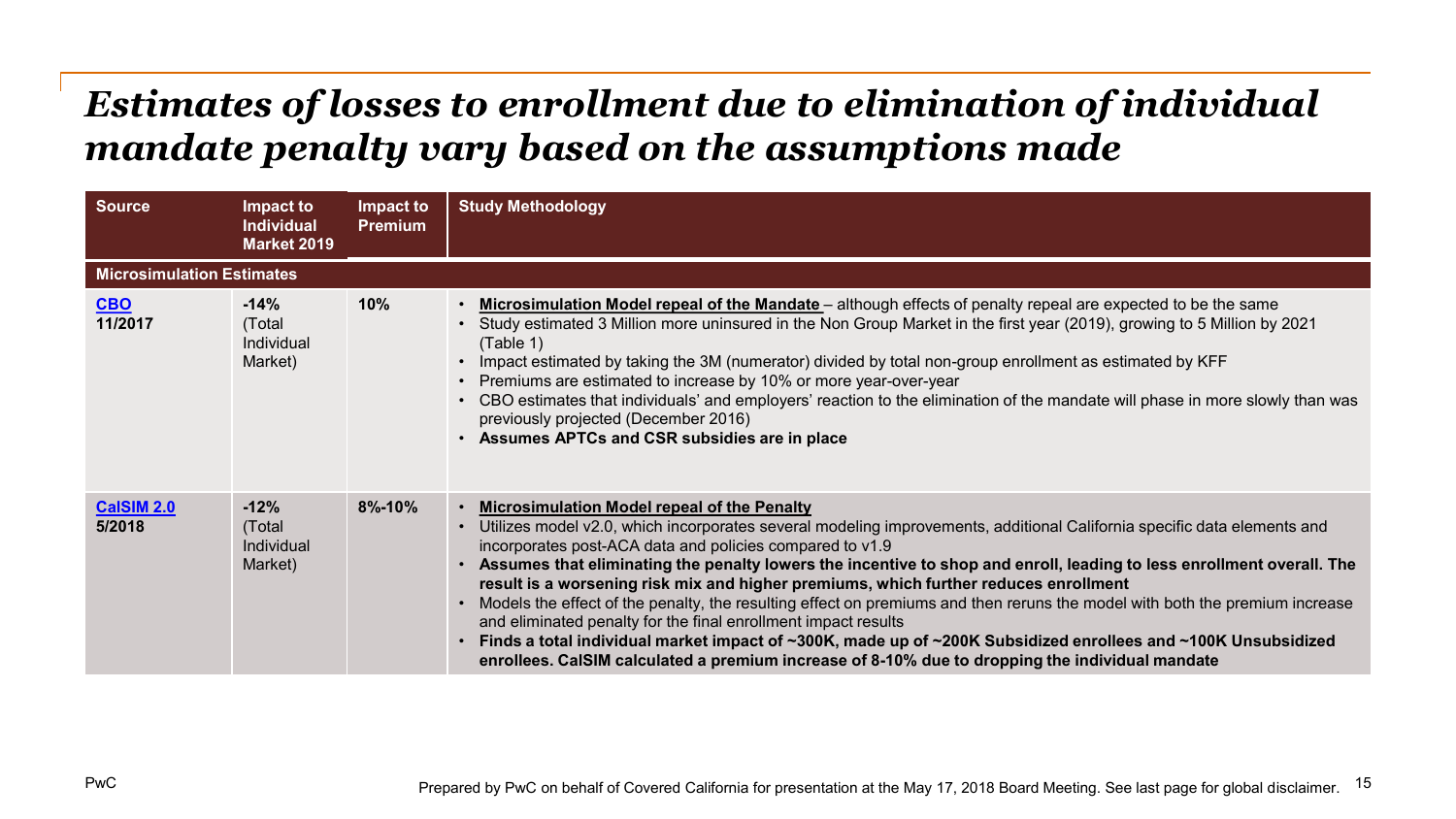# *Estimates of losses to enrollment due to elimination of individual mandate penalty vary based on the assumptions made (cont.)*

| <b>Source</b>                | Impact to<br><b>Individual</b><br><b>Market 2019</b> | Impact to<br><b>Premium</b> | <b>Study Methodology</b>                                                                                                                                                                                                                                                                                                                                                                                                                                                                                                                                                                                                                                                                                                                                                                                                                                                                                                                                                                                                                                                                                                                                                      |
|------------------------------|------------------------------------------------------|-----------------------------|-------------------------------------------------------------------------------------------------------------------------------------------------------------------------------------------------------------------------------------------------------------------------------------------------------------------------------------------------------------------------------------------------------------------------------------------------------------------------------------------------------------------------------------------------------------------------------------------------------------------------------------------------------------------------------------------------------------------------------------------------------------------------------------------------------------------------------------------------------------------------------------------------------------------------------------------------------------------------------------------------------------------------------------------------------------------------------------------------------------------------------------------------------------------------------|
| <b>Survey Based Modeling</b> |                                                      |                             |                                                                                                                                                                                                                                                                                                                                                                                                                                                                                                                                                                                                                                                                                                                                                                                                                                                                                                                                                                                                                                                                                                                                                                               |
| <b>Harvard SPH</b><br>2/2018 | $-18%$<br>(Total<br>individual<br>market)            | 5%-9%                       | • Survey Results (percent direct from report)<br>• Sampled 3,010 adult enrollees in California's individual insurance market<br>• 18% of all individual market enrollees reported they would not purchase coverage without the mandate, while<br>• 22% of on exchange participants would not have purchased coverage<br>• 10.2% of off-exchange participants would not have purchased coverage<br>• Survey Results applied to model<br>• Used the results of 18% of individual market who said they would not purchase insurance without the mandate to<br>predict the potential relative change in premiums in 2017. Those with lower projected medical costs were more likely to<br>not purchase insurance<br>Without the penalty, 2017 premiums would have had to increase by 7% per enrollee (CI 5% - 9%) in CA which is<br>comparable but lower than the CBO 10% nationwide estimate.<br>• Short term effects on exits would likely be smaller if many are unaware of the policy change or unclear on the details of how<br>it might affect them personally. $(KFF = 1/3$ people knew about the mandate penalty repeal)<br>• Assumed no change in insurer participation. |
| <b>KFF</b><br>3/2018         | $-7%$<br>(Total<br>individual<br>market)             | N/A                         | • Survey Results (percent direct from report)<br>National telephone survey from February and March, 2018 nationally among a random sample of 2,534 adult US residents<br>Respondents were considered non-group enrollees if they were between the ages of 18-64 and their main source of<br>healthcare coverage is health insurance that they purchased themselves<br>Question asked: As you may know, Congress recently passed a law that eliminated the fine for people who don't get health<br>insurance beginning in 2019. Knowing this, do you think you will continue to buy your own insurance in 2019, or will you<br>choose to go without coverage?<br>90% of non-group enrollees indicated that they would continue to purchase insurance, 7% indicated that they would not<br>continue to purchase insurance, 3% declined to respond or did not know.                                                                                                                                                                                                                                                                                                              |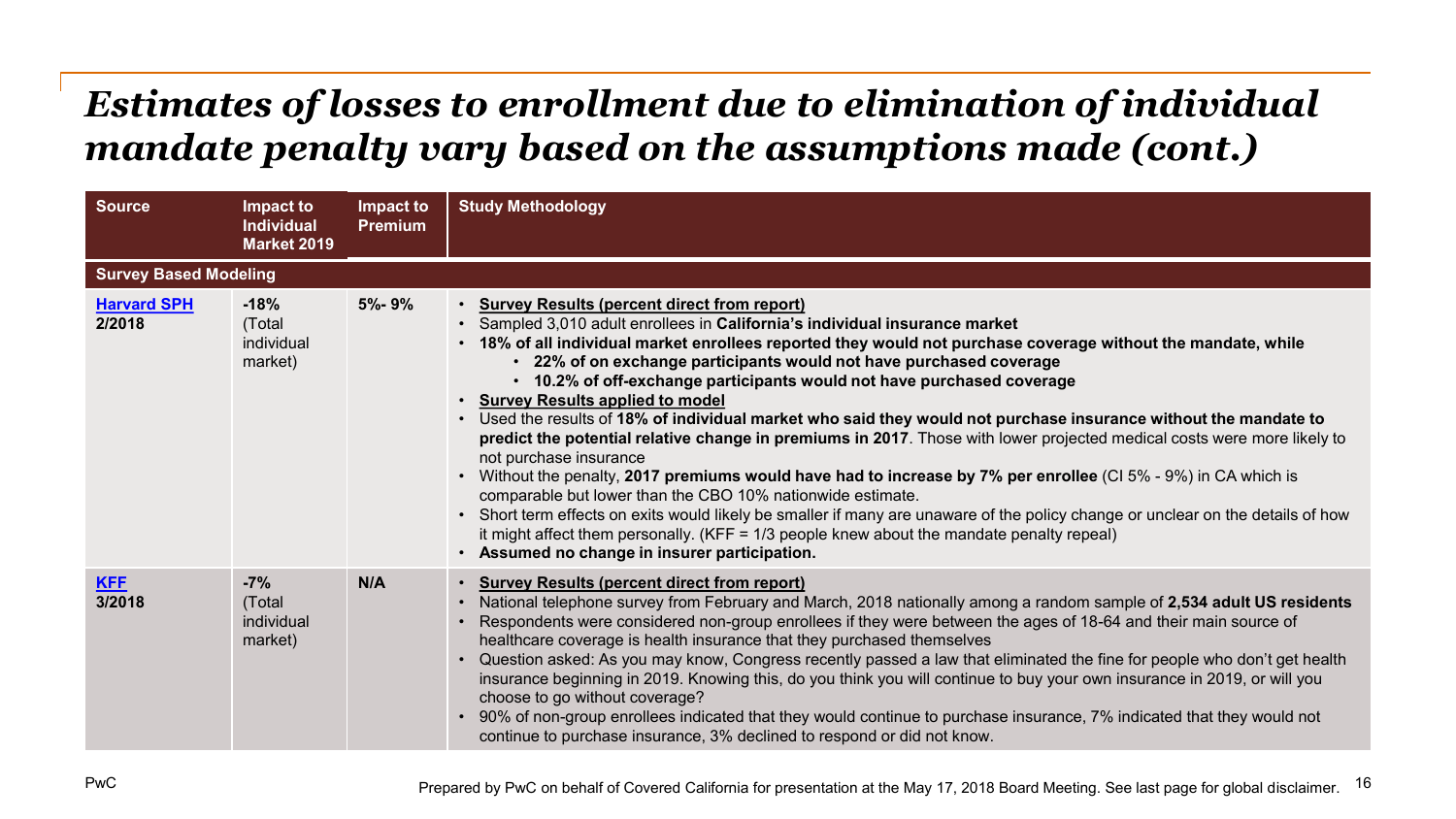# *Estimates of losses to enrollment due to elimination of individual mandate penalty vary based on the assumptions made (cont.)*

| <b>Source</b>                                 | Impact to<br><b>Individual</b><br><b>Market 2019</b> | Impact to<br><b>Premium</b> | <b>Study Methodology</b>                                                                                                                                                                                                                                                                                                                                                                                                                                                                                                                                                                                                                                                                                                                                                                                                                                                                                                                                                                                                                                                            |
|-----------------------------------------------|------------------------------------------------------|-----------------------------|-------------------------------------------------------------------------------------------------------------------------------------------------------------------------------------------------------------------------------------------------------------------------------------------------------------------------------------------------------------------------------------------------------------------------------------------------------------------------------------------------------------------------------------------------------------------------------------------------------------------------------------------------------------------------------------------------------------------------------------------------------------------------------------------------------------------------------------------------------------------------------------------------------------------------------------------------------------------------------------------------------------------------------------------------------------------------------------|
| <b>Survey Based Modeling</b>                  |                                                      |                             |                                                                                                                                                                                                                                                                                                                                                                                                                                                                                                                                                                                                                                                                                                                                                                                                                                                                                                                                                                                                                                                                                     |
| <b>Urban Institute</b><br>3/2017              | $-26%$<br>(Total<br>individual<br>market)            | N/A                         | • Survey Results (percent direct from report - Figure 3)<br>Data from nearly 9,500 nonelderly adults who participated in the March 2017 Health Reform Monitoring Survey<br>$\bullet$<br>Question : The 2010 health care law requires nearly all Americans to have health insurance or else pay a fine. This is<br>sometimes referred to as the "individual mandate". If the individual mandate is repealed in 2017, how likely is it that you<br>would decide to drop your current health insurance coverage? Very likely 1 Somewhat likely 2 Not too likely 3 Not at all likely<br>• 9.9% of adults with non-group marketplace said that they would be very likely to drop coverage if mandate were<br>repealed. An additional 16.1% said that they were somewhat likely to drop coverage. (26% total)<br>• 12% of on exchange participants said that they were very likely and 19.8% said somewhat likely to drop<br>coverage. (31.8% total)<br>• 6.2% of off-exchange enrollees said that they were very likely and 9.9% said somewhat likely to drop<br>coverage. (16.2% total) |
| <b>Actuarial/Economic Modeling</b>            |                                                      |                             |                                                                                                                                                                                                                                                                                                                                                                                                                                                                                                                                                                                                                                                                                                                                                                                                                                                                                                                                                                                                                                                                                     |
| <b>Covered</b><br><b>California</b><br>1/2018 | N/A                                                  | $8% - 13%$                  | • Report titled The Roller Coaster Continues – The Prospect for Individual Health Insurance Markets Nationally for 2019: Risk<br>Factors, Uncertainty and Potential Benefits of Stabilizing Policies<br>Covered California analysis summarized enrollment and policy changes that occurred for 2018 and projected a range of the<br>potential premium impacts for 2019, along with a review of some of the major mitigating policies that could be adopted.<br>Building on previously-published Congressional Budget Office average premium impact due to individual mandate<br>penalty removal, Covered California projected a range of potential state average increases.<br>The study noted that some states and individual carriers could be higher or lower depending on specific<br>circumstances.                                                                                                                                                                                                                                                                            |